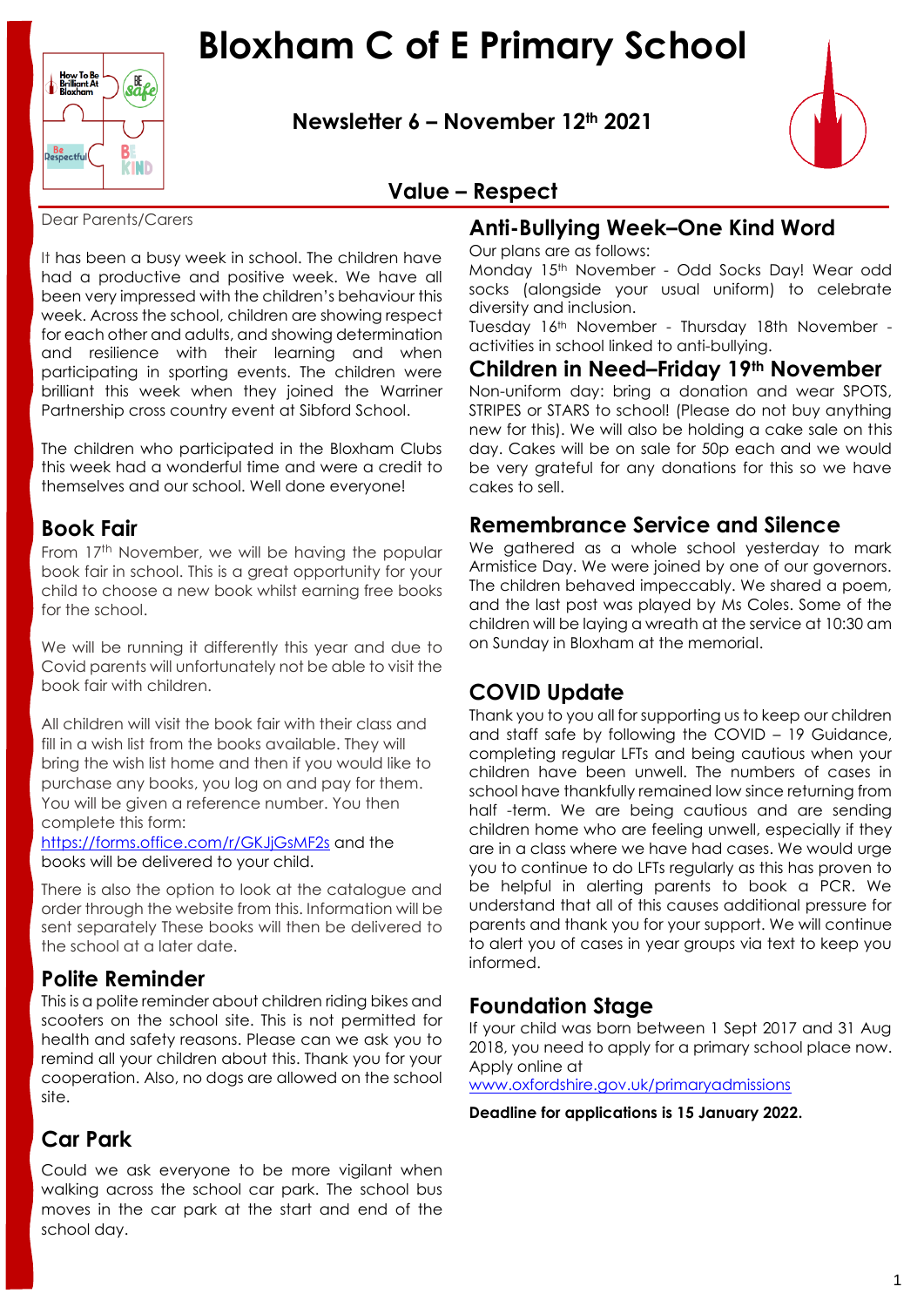How To Be<br>Brilliant At<br>Bloxham **Be**<br>Respectful B **KIND** 

**Newsletter 6 – November 12th 2021**



# **Value – Respect**

# **Sports News**

Warriner Partnership Cross Country at Sibford

We had no rain and mild weather, yes wet feet, but excited children ready to run! All children from Year 1 to 6 were absolutely amazing, whether they finished in the top 10 or simply completing the course in their own time. They should all be proud of their efforts, sheer perseverance and personal achievements.

We started off on Tuesday with Years 3-6 attending. Team results: Year 3/4 Girls team finished 3rd; Year 3/4 Boys 3rd; Year 5/6 Girls finished 3rd and Year 5/6 Boys finished 4th. We had six individuals who finished in the top 10 and will race again in the next round against other top runners. Well done to: Dora (7th), Caleb (4th), Joshua W (5th), Sofia Q (9th), Grace N (4th) and Jake C (4th).

On Thursday, Year 2 and a small number from Year 1 competed in larger races of over 100 children. Team results: Year 1/2 Girls finished 1st and Year 1/2 Boys came 2nd. Again we had 6 runners who finished in the top 10 as individuals. There is no next round for this age category. Well done to Sophia H (2nd), Izea (3rd), Megan (4th), Georgia (6th), Henry P (6th) and Elliot W (7th).

Thank you to any reserves who had to take part on short notice and those who were on standby at school and to any parents who came to support us.

# **Play Buddy**

Our year 6 children are play buddies for the year 1 children. Please see below what they have written about being a play buddy.

## **Fireworks**

The fireworks spectacular night returns this year on Friday 19th November. Tickets will be available every morning and afternoon at the back of the playground near the multicoloured wall.

## **Improving Punctuality**

A reminder of the school start and finish times are below. Please ensure your child arrives in school on time and is collected promptly at the end of the school day.

| <b>Year Group</b> | <b>Start Time</b> | <b>School Finish</b><br>Time |
|-------------------|-------------------|------------------------------|
| Foundation Stage  | 8:45              | 15:05                        |
| Year 1            | 8:45              | 15:15                        |
| Year 2            | 8:45              | 15:15                        |
| Year <sub>3</sub> | 8:45              | 15:15                        |
| Year 4            | 8:45              | 15:15                        |
| Year 5            | 8:45              | 15:15                        |
| Year 6            | 8:45              | 15:15                        |



# **Achievement Certificates**

Year 1: Dougie, Elise, Jacob, Sophia

Year 3: Seren

Year 4: Honey, Edward, Ronnie, Madison

Year 5: Neve, Oliver, Poppy, Ronnie, Susanna, Alex, Issabella, Aaliyah, Lily, Adam, James, Ellis, George,

Reese, Matteo, Oscar

Year 6: Beatrice, Emmie, Joel, Ivy

Bronze Badge: Freddie Mattia, Caitlin Silver Badge: Tyrone, Gold Badge: Hamish, Oliver, Malachi, Filip, Zyah

Book of Choice Seb, Grace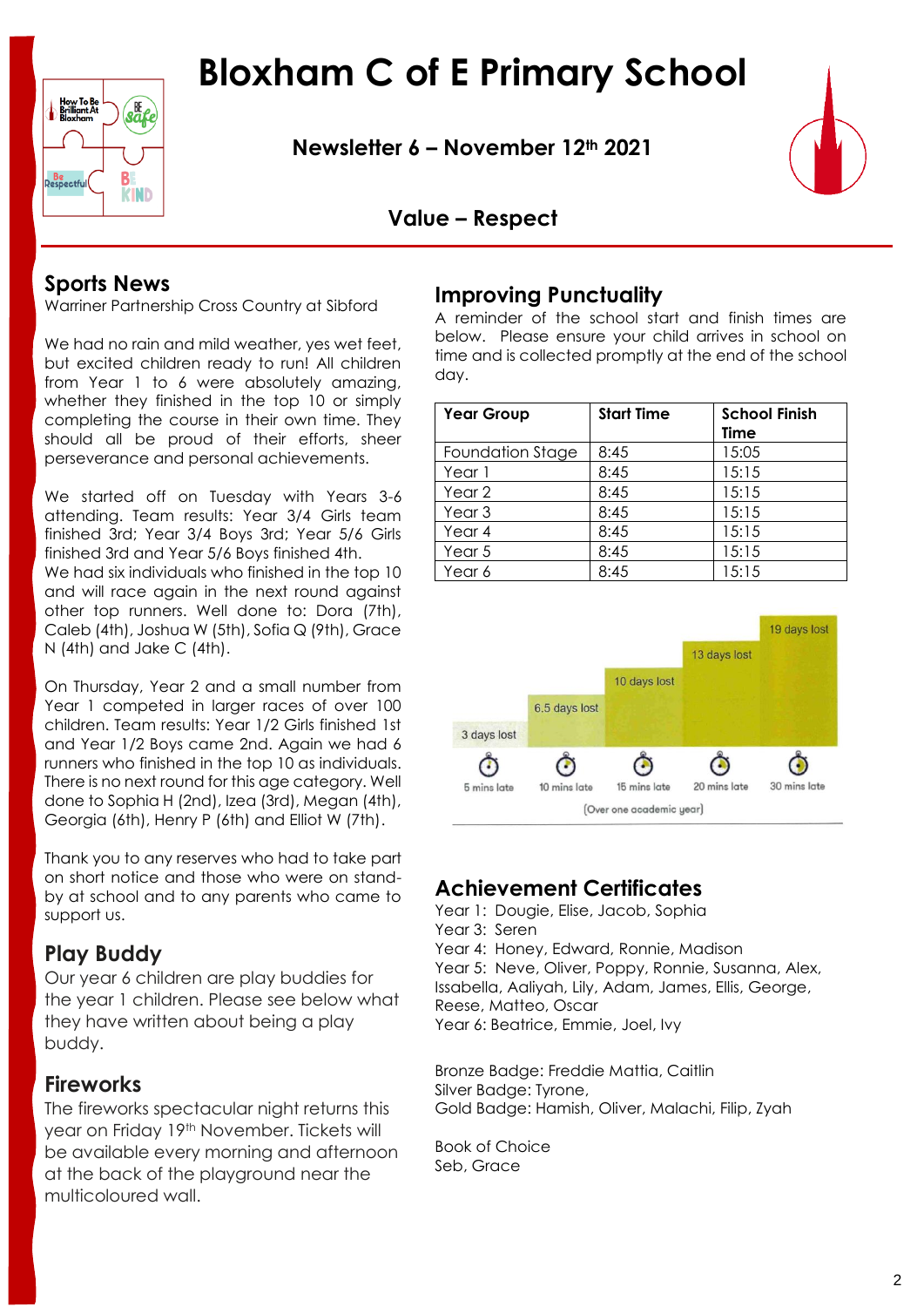

**Newsletter 6 – November 12th 2021**



# **Value – Respect**

#### **Keeping Children Safe Online**

We have noticed this week that some children across the whole school have been playing a game in school linked to the Netflix Squid Game. Please can I ask that you read the guidance below and ensure that your child is not watching this at home or on a mobile device on Tik Tok or another platform. We have reminded children in school about how they can keep themselves safe online.

The following information is from [National Online Safety:](https://nationalonlinesafety.com/wakeupwednesday/squid-game-trending-across-platforms-what-parents-need-to-know)

#### **What is Squid Game?**

Netflix's Squid Game is set to become the streaming service's most successful show of all time, with huge numbers of viewers taking to social media to discuss each new episode. The South Korean thriller features some scenes of brutal violence and is rated 15 by the BBFC. It follows a group of adults who compete to win innocent-looking playground games, but who are killed if they fail at the tasks.

An unexpected success in terms of viewing figures, Squid Game's popularity is beginning to spread across various online platforms. There has been a slew of content created – ranging from memes to apps – that convey the violence of the show, so it is important for parents, carers, and educators to understand the basis of Squid Game and the potential risks to young people who might be exposed to it.

#### **What are the hazards for children?**

Squid Game's 15 rating has not prevented clips and images from the show being uploaded onto social media sites such as [TikTok,](https://nationalonlinesafety.com/hub/view/guide/what-parents-need-to-know-about-tiktok) with the #SquidGame hashtag being viewed more than 22.8 billion times. There have been reports of children who have accounts on these platforms inadvertently viewing gory, explicit scenes from the programme, and parents and carers should be mindful of the prevalence of these uploads.

The popularity of the programme has also led to online challenges based on various scenes, which see people taking part in seemingly innocent children's games. On the show, however, characters are executed if they fail in the game – and videos of people pretending to kill each other after competing in Squid Gamestyle contests are going viral on social media, where they are easily accessible to children.

#### **What is the Squid Game Challenge app?**

Squid Game Challenge (also known as K-Game Challenge) is an app for smartphones and tablets that has been released for Android and iOs, and the two systems differ significantly on their age ratings for the game. The iTunes Store rates the app as 12+ (advising of "mild/infrequent horror/fear themes"), while the PEGI rating for Android is just 3+, which means that very young children might be able to download and play the game even with parental controls activated on their device or through Google Play.

The gameplay is frequently interrupted by pop-ups and ads (sometimes appearing while the user is rapidly tapping their screen while attempting to complete the challenge). This could easily lead to unwanted purchases or accidental visits to inappropriate sites beyond the app.

#### **What can adults do?**

As a parent or carer, keep a watchful eye on the content that your children are viewing. Speak to them openly and chat about how they have been spending time on their devices; let them ask questions too. Ensure that the parental controls are activated on your child's device and that age-restricted child profiles are properly set up any on-demand services available through the family TV (such as Netflix, in this case) to prevent inappropriate content being streamed.

If you see your child replicating the challenges from the show or hear them talking about scenes and characters from Squid Game, it would be a timely opportunity to discuss with them that the programme is not intended for children, that much of the content would be inappropriate for their age, and that the violence in the series is very realistic and often upsetting. We have been talking to some of the children about this in school this week and will continue to monitor this. Thank you for your support with this.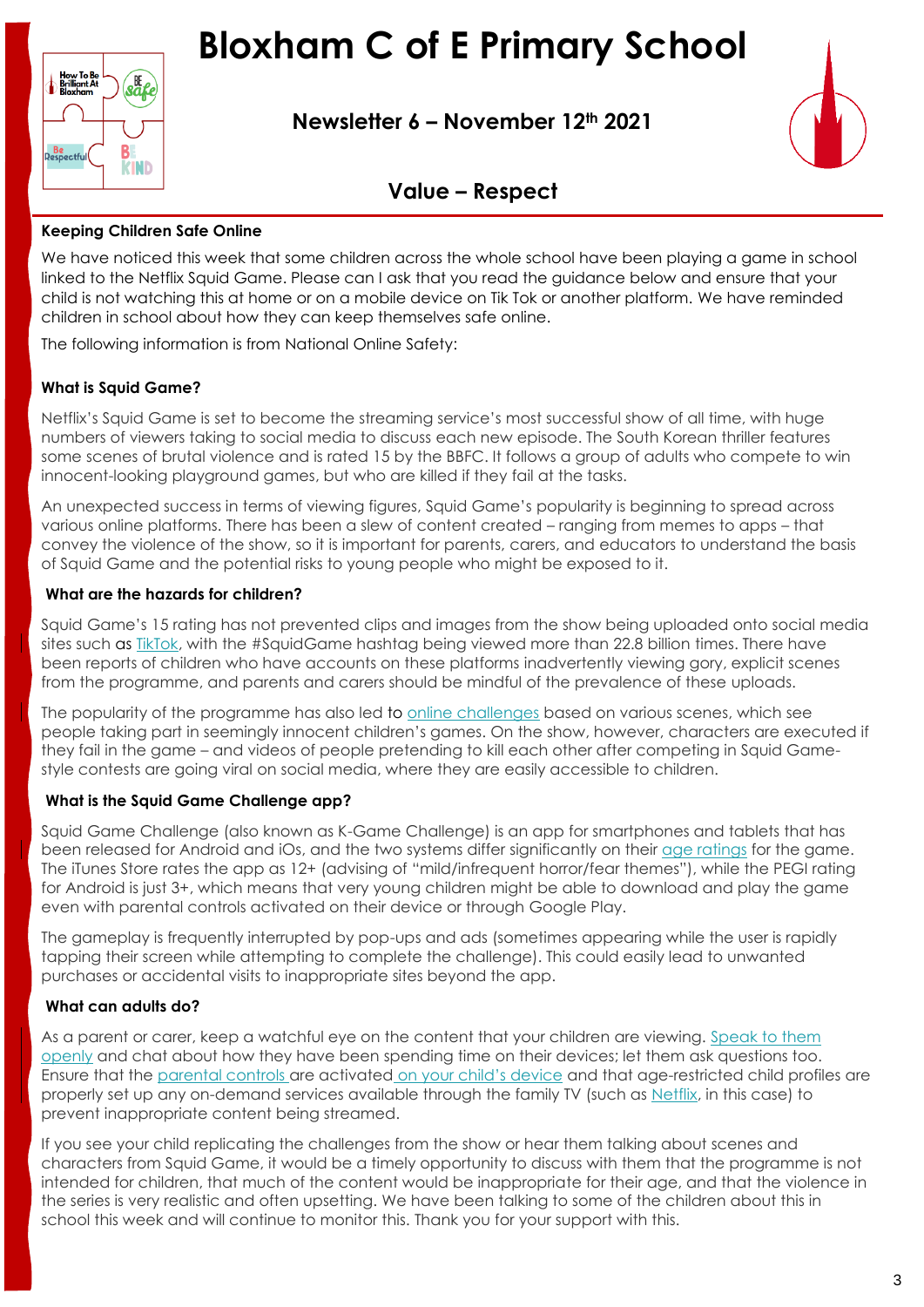Newsletter 6 - November 12th 2021



GERESTRICTIO

Ø 16

### **Value – Respect**

#### Attentional on the Solety, we be true in employering pororm, survey and the<br>Feel it invested. This guide houses on the app of many which we believe the .<br>weaston shaut orline estaty with their children, anoula they<br>lot lineastery.com for further guides: high and the for odular.

# What Parents Need to Know about With themes of horror and violence, it's important for parents and carers to understand the potential risks posed

with the means of the nine-spielde Netflix-exclusive TV show, Squid Game. The series, rated 15+, is about a<br>to young audiences by the nine-spielde Netflix-exclusive TV show, Squid Game. The series, rated 15+, is about a<br>wo

O

#### **INAPPROPRIATE CONTENT.**

How To Be<br>Brilliant At<br>Bloxham

**Be**<br>Respectful

**s**afe

 $B<sub>1</sub>$ 

**KIND** 

Their and the state of the state of the state of the state of the state of the state of the state of the state of the state of the state of the state of the state of the state of the state of the state of the state of the

#### APPEAL TO YOUNG PEOPLE

Whilst the content is very<br>much deliberate is every much deliberates are appeal to young children of<br>appeal to young children of<br>speed to young children of<br>come" may be interpreted as a<br>parameter of the name "speed in othe

#### SIMILAR CONTENT **SUGGESTIONS**

 $\mathsf{P}$ 

When using social media and<br>the commended based in the commended based on what<br>the process measured in what<br>they have watched or searched for the<br>they have watched or searched for the value of the value of the<br>value of the

# **Advice for Parents & Carers**

**MONITOR ONLINE ACTIVITY** 

Squid Geme has becomes a social media<br>Squid Geme has becomes a social media<br>cross and it's possible your child will see<br>some cantient related to the show on<br>stars and discharged vary child has been as the cover of which wi

**HAVE OPEN CONVERSATIONS** 

Making sure your child is comfortable<br>can have your child is comfortable<br>go a long way to ensuring you are kept in the<br>floop about their ordina use. Showing an interest in the<br>in what your child is doing online gives you t

#### **USE PARENTAL CONTROLS**

Δ

Netflix has easily accessible built-in<br>parential controls that allow you to set up<br>parential controls that allow you to set up<br>a parential controls that allow you to set up<br>roting. block them from worthing certain<br>the cont

#### **CHECK AGE RATINGS**

Age ratings on TV shows and films<br>are a significant and films<br>are a way to groups what is suitable for<br>andences of different ages. If you are<br>substituted that contains the same of the TV shows of this decreased suitable f

#### **Meet Our Expert**

ly Page is an experienced and highly respected freedomce<br>cology journalist, action and consultons. Proviously the<br>or of tech basical The INQUISER. Carly now wants as the news<br>or for Computer Shapper and IT Pro and writtes

www.nationalonlinesafety.com

Conatonlinesafety

/ /NationalOnlineSafety

Diers of this guide do se at their own discretion. No fatklity is entered into. Current as af the date of resease: 27.10.2021

**O** conational onlinesatety

**NOS** 

**VIRAL SPIN-OFFS** 

o

Δ

R

ò

△☆金

**MONITOR BEHAVIOUR** 

**WATCH THE SHOW** 

Due to the virgin material that the keep and the shape of the virgin state in the stage of the stage of the stage of the stage of the stage of the stage of the stage of the player of the player of the player of the player

If you're trying to figure out whether you.<br>Should let your child watch Squid Game, it might be<br>appel does to watch the show yourself first, Doing<br>to goal does to watch the show yourself first, Doing<br>the show's context can

Mational<br>Online

Safety #WakeUpWednesday

VIKAL SPIN UTFS<br>
As well as Nettly, Squad<br>
Agree has grown in notatiety<br>
adme has grown in notatiety<br>
and prevail in notatiety<br>
admension of the stars grown in notatiety<br>
which eliges of the share grown is not reached<br>
the

**SCENE RE-ENACTMENTS** 

Squid Game's pervosive presence on<br>social media hos excepted many contained contained from the show, which has led to<br>from the show, which has led to<br>disc immunity for containing to<br>disc immunity of children wanting to<br>dis